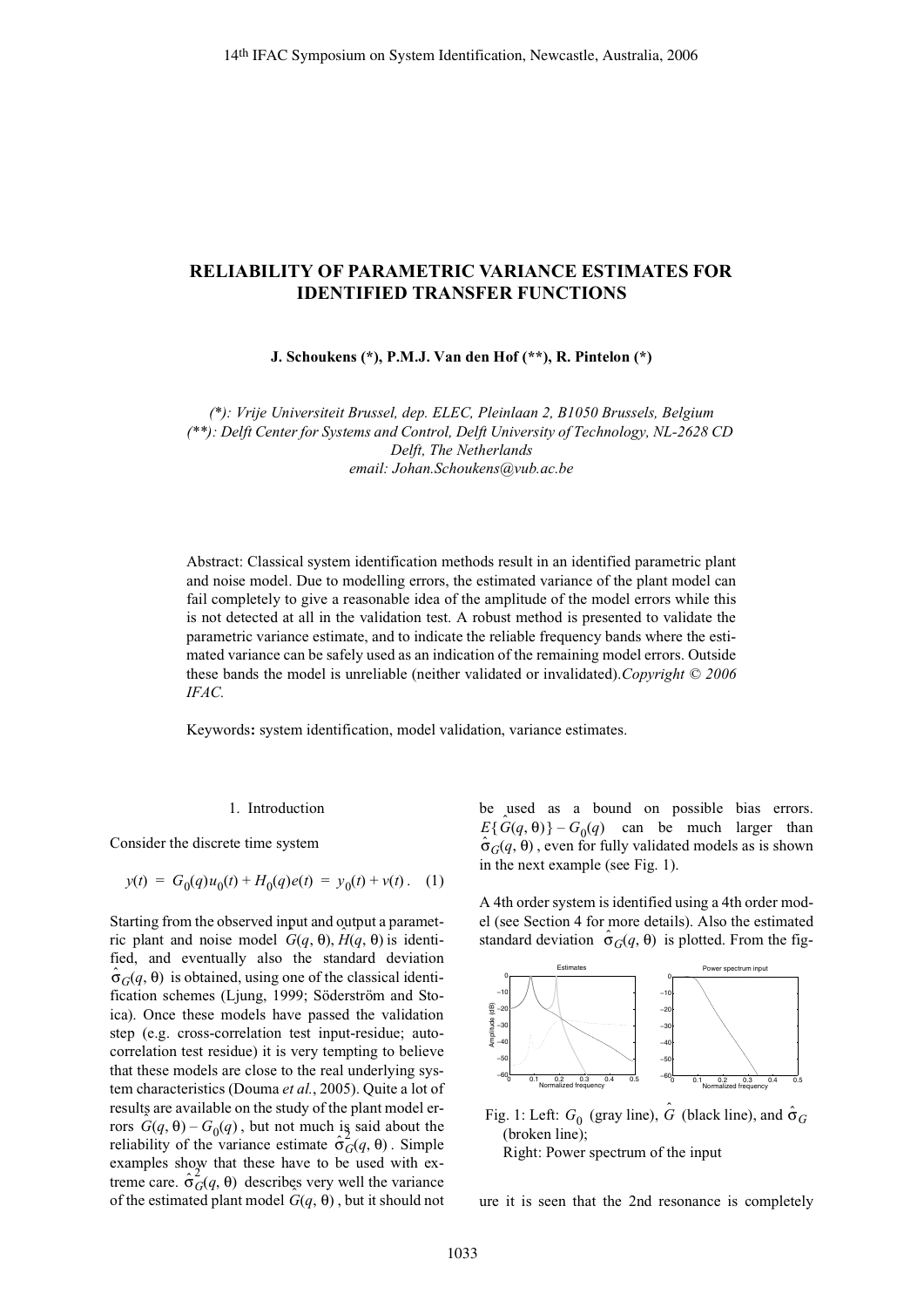missed, and this is not indicated at all by the variance estimate. This poor model passes the validation tests because the second resonance was not well excited as can be seen from the right plot in Fig. 1, and so there is almost no evidence in the data for its presence. Beyond 0.1 Hz, the system is badly excited, so all results shown above this frequency are mainly extrapolations of the models (plant- and variance-model) obtained below 0.1 Hz. It is clear that such extrapolation results should not be relied on. In a frequency band without excitation, no conclusions should be made. In a well excited band, the identification results are reliable. However, in practice there are many situations where the problem is not that clear cut. In between both extremes, there is a grey zone where it is not clear at all how much the user can rely on the estimates.

The aim of this paper is to provide a simple and robust criterion that indicates the reliability of the variance estimate  $\sigma_G(q, \theta)$  as a function of the frequency, and next to indicate in what frequency bands the model is unreliable (it might be good, it might be bad).

As such this approach is different from the 'model error modelling' approach (Reinelt *et al.*, 2002) where an aditional more flexible model is identified between the input and the residuals. The original plant model is then considered to be validated in those frequency regions where this second error model equals zero within its own uncertainty bounds. There are two weak points in this method when considered from the point of view of this paper. Firstly the construction of the uncertainty bounds around the error model relies again on an identified noise model; secondly, such an approach will still not distinguish between well excited frequency regions and frequency bands where the extrapolation effect dominates due to a lack of excitation. The first remark is removed in the nonparametric model error modelling approach (Stenman and Tjarnstrom, 2000), where also a nonparametric uncertainty bound is extracted based on a local polynomial modelling of the smoothed empirical transfer function estimate ETFE (Ljung, 1999). The variance is then directly computed from the residuals.

Another alternative approach is described in Hakvoort and Van den Hof (1997). In this case uncertainty bounds are generated that include the effects of unmodelled dynamics, but in order to do so an exponentially decreasing bound on the impulse response is needed. The noise characterization is done using an analysis of the residuals of a nominal model on a validation set.

The outline of the paper consist of 3 parts. First the system setup is described. Next the method to detect 'local' extrapolation problems is explained. This leads to a simple criterium to inform the user about frequency regions where the model variance estimate and hence also the plant model is not reliable. Eventually the method is illustrated on a simulation.

#### 2. Setup

A single input, single output system as described in (1) is considered.  $e(t)$  is a sequence of independent random variables with zero mean values and variances  $\lambda$ .

The input and the output are observed:

$$
u_0(t), y(t), t = 1, ..., N.
$$
 (2)

Later on, a non parametric noise model will be estimated. The method that will be applied restricts the input to be random with a dependency length that is (significantly) shorter than the length of the experiment.

Assumption 1. The excitation  $u_0(t)$  is a random excitation with a dependency length that is significantly shorter than the experiment length.

Some calculations will be done in the frequency domain. The discrete Fourier transform (DFT)  $U_0(l)$ ,  $Y(l)$  of the input/output signal (Brigham, 1974) will be used:

$$
X(l) = \frac{1}{N} \sum_{k=0}^{N-1} x(k) e^{-j\frac{2\pi}{N}kl}.
$$
 (3)

where the frequency index  $l$  corresponds to the frequency  $f_l = 2\pi l/N$ . Due to the central limit theorem, the noise on the DFT of the output will be asymptotically normal and independently distributed (Pintelon and Schoukens, 2001).

### 3. Method

The basic idea to estimate the reliability of  $\hat{\sigma}_G^2(q, \theta)$  is to measure the 'local' information on  $G$ . To do so four steps are needed.

i) A sliding rectangular frequency window is considered. Only the data in this window (local data) are considered; ii) On these local data, a zero order model  $\hat{G}_{\text{w}}$  is estimated; iii) A non parametric noise analysis is made to estimate the variance  $\sigma_Y^2$  as a function of the frequency; iiii) The variance  $\sigma^2$  is calculated.  $\sigma_{\gamma}^2$  $σ<sup>2</sup><sub>Gw</sub>$ 

If the modelled variance  $\hat{\sigma}_G^2(q, \theta)$  is below  $\sigma_\sigma^2$ , then there is not enough local information to support the  $\alpha$  is the variance. In the reverse situation  $σ<sub>G</sub>(q, θ)$ is reliable, and will give a good idea of the errors on  $G(q, \theta)$  at that frequency. Each of these steps will be first discussed in detail, next the choice of the window width will be considered.

#### *3.1 'Local' information using a sliding window*

In Fig. 2, a system is measured using an excitation with power spectrum  $S_{uu}$ . The dashed lines define a frequency window centred around  $f_c$  with width  $B$ . The 'local' information is then the spectral information that is cut out by this window.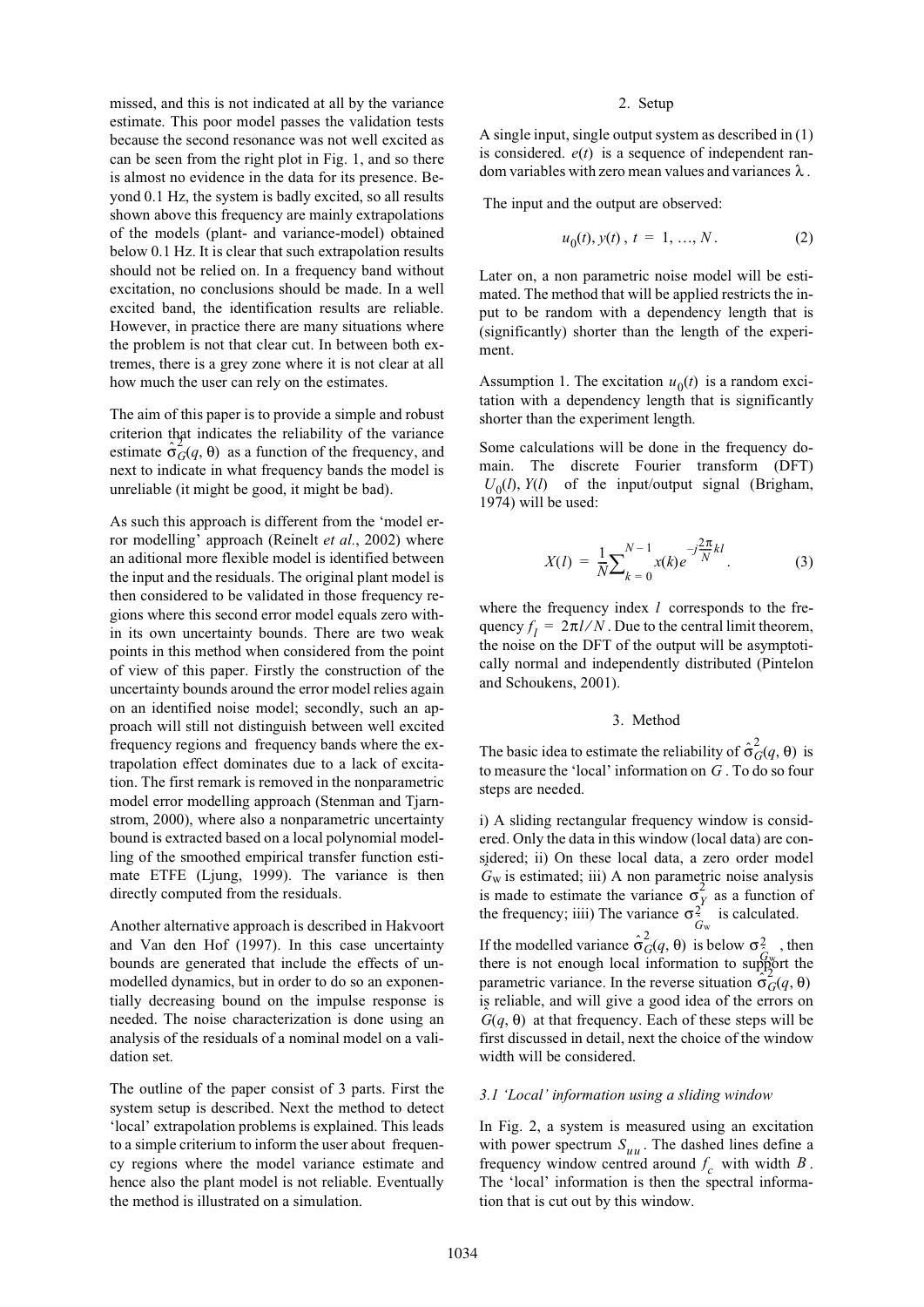

Fig. 2: The concept of 'local' information

Definition 2. Local spectral window  $w(f_c)$ The spectral window  $w(f_c)$  is 1 if  $|f - f_c| \leq B/2$  and zero elsewhere.

#### Definition 3. Local information

Consider the system (1) with data (2). The information  $U(k)w(f_c)$  and  $Y(k)w(f_c)$  that is available in the local spectral window is called the local information.

#### *3.2 'Local' transfer function model*

We are looking for the smallest uncertainty that can be obtained from the local information for the system  $G_0$ at frequency  $f_c$ . This is given by the uncertainty of a zero order model estimate  $G_w(f_c)$ . The least squares estimate of the latter one is:

$$
\hat{G}_{\rm w}(f_c) = \frac{\sum Y(k)\overline{U}(k)}{\sum U(k)\overline{U}(k)},\tag{4}
$$

where the sum is taken over all frequencies  $f_k$  belonging to the window  $w(f_c)$ .

The variance on this estimate is

$$
\sigma_{\hat{G}_{w}}^{2}(f_{c}) = \frac{\sum \sigma_{Y}^{2}(k)|U(k)|^{2}}{\sum |U(k)|^{4}}, \qquad (5)
$$

where  $\sigma_Y^2(k)$  is the variance on the Fourier spectra  $Y(k)$ .

#### Remarks:

i) It is clear that  $\hat{G}_w(f_c)$  will be a biased estimate of  $G_0(f_c)$  if the window width *B* is large compared to the variations of  $G_0$  around  $f_c$ . However, this does not disturb us because we are not interested in  $G_w(f_c)$ , we only want to use the variance  $\sigma_{\hat{G}_{\text{max}}}^2(f_c)$ . Increasing the model order will also increase the variance. As such (5) is a lower bound for it.

ii) If *B* is small enough, the variance  $\sigma_Y^2(k)$  will be almost constant. At that moment the estimate (5) becomes the maximum Likelihood estimate.

#### *3.3 Nonparametric noise analysis*

In order to calculate (5), the variance  $\sigma_Y^2(k)$  should be known. The variance estimate obtained from the identified noise model  $\hat{H}(q, \theta)$  can not be used here, be-

cause it can be strongly influenced by model errors. For that reason a non parametric method is needed that does not critically depend on the identified plant model. In Schoukens et. al. (2004) it is shown that a non parametric noise variance estimate can be obtained directly from the discrete Fourier transforms  $U(k)$ ,  $Y(k)$ under Assumption 1. It is given by:

$$
\hat{\sigma}_V^2(f_c) = \frac{d_{YY}}{d_{UU}}, \text{with} \tag{6}
$$

$$
d_{YY} = \sum |(Y(k+2) - Y(k+1))(U(k+1) - U(k)) \tag{7}
$$

$$
-(Y(k+1) - Y(k))(U(k+2) - U(k+1))|^2
$$

$$
d_{UU} = \sum |U_0(k) - U_0(k+1)|^2
$$
  
+  $|U_0(k+1) - U_0(k+2)|^2$ , (8)  
+  $|U_0(k+2) - U_0(k)|^2$ 

where all the sums run over the frequencies in the window  $w(f_c)$ . The error on this estimate drops as an  $O(N^{-1})$ .

# 3.4 Validation of  $\hat{\sigma}_G^2(q, θ)$

Once the local minimum uncertainty bound (5) is available, it becomes quite easy to validate the parametric uncertainty estimate  $\sigma_G(q, \theta)$ . If this value is significantly smaller than (5), it is unreliable because it heavily relates on the 'extrapolated' plant model. There is not enough local information available to invalidate the model during the validation step at the level of the estimated uncertainty. Model errors will be difficult to detect in that frequency band with the available data. Only if  $\sigma_G(q, \theta)$  is in the same order of magnitude or larger than (5), it can be reliably used. The following normalized reliability indicator for the variance is defined (alternative definitions are possible):

$$
\Gamma(f_c) = \sqrt{\frac{\hat{\sigma}_G^2(f_c, \theta)}{\hat{\sigma}_G^2(f_c, \theta) + \sigma_{\hat{G}_w}^2(f_c)}},
$$
\n(9)

where  $\hat{\sigma}_G^2(f_c, \theta)$  indicates the modelled variance evaluated at frequency  $f_c$ . It is clear from the definition that  $\Gamma(f_c)$  is always between 0 and 1. If  $\Gamma(f_c) \approx \sqrt{0.5}$ , the modelled variance is reliable. Remark that there is some arbitrary decision to be made here.

#### *3.5 Tuning the bandwidth of the 'local' information*

The only user choice to be made when calculating  $\Gamma(f_c)$  is the bandwidth *B* of the spectral window. Choosing *B* large will decrease  $\sigma_{\hat{G}_{\alpha}}^2$  (*f<sub>c</sub>*) so that smaller uncertainty levels can be used.<sup>*G*</sup>  $V_c$  so that smaller uncertainty levels can be used.<sup>*G*</sup>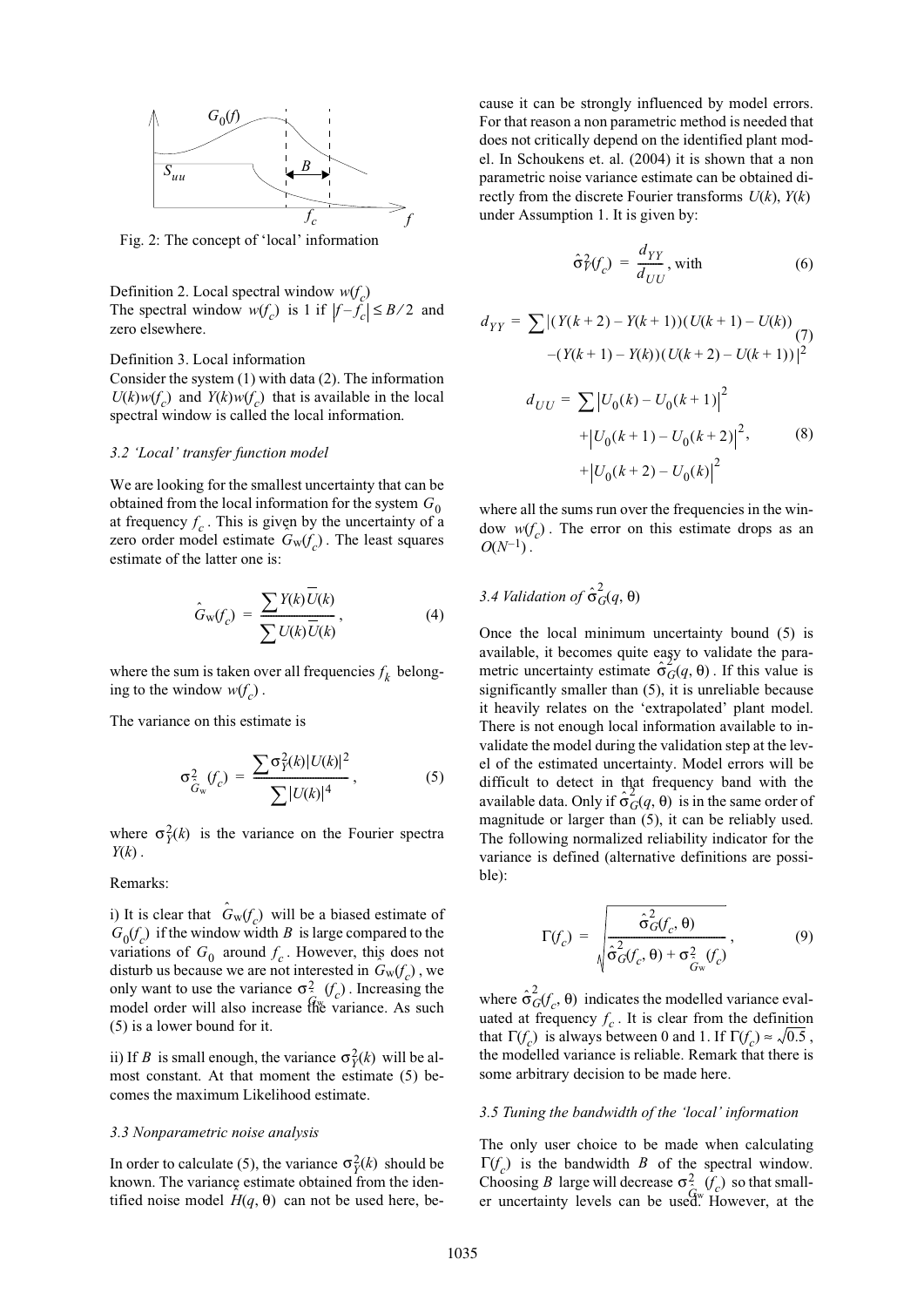same time the risk of missing the impact of sharp resonances is growing. Making  $B$  small increases the spectral resolution at a cost of decreasing the reliability of the variance estimate.

The choice of  $B$  sets also the spectral resolution of the model errors that can be traced. Local model errors (for example: missing a sharp resonance peak) should have a large amplitude (larger than the local uncertainty  $\sigma_{\hat{G}_{\text{max}}}^2(f_c)$ ) in order to be detected. Small model errors should be present in a wide frequency band in order to<br>should be present in a wide frequency band in order to be detectable.  $\sigma^2_{\hat{z}}(f_c)$  is a natural measure to tune the conflicting choice between resolution and sensitivity.  $\sigma^2$   $(f_c)$ <br>*i*  $G$ <sup>what</sup>

#### 4. Example

The method is illustrated on the example of the introduction. A fourth order system

$$
G_0(z) = \frac{\sum_{k=0}^{n_b} b_k z^{-k}}{\sum_{k=0}^{n_a} a_k z^{-k}}
$$
 (10)

with 
$$
a = \begin{bmatrix} 1 \\ -2.4097 \\ 3.1648 \\ -2.3326 \\ 0.9215 \end{bmatrix}
$$
,  $b = \begin{bmatrix} 2.1503 \times 10^{-3} \\ 8.6014 \times 10^{-3} \\ 1.2902 \times 10^{-2} \\ 8.6014 \times 10^{-3} \\ 2.1503 \times 10^{-3} \end{bmatrix}$  (11)

is measured in  $N = 2048$  points.

The system is excited by filtered white noise (cut-off frequency at  $0.1 f_s$ ), the filter coefficients are

$$
a = \begin{bmatrix} 1 \\ -2.3695 \\ 2.3140 \\ -1.0547 \\ 0.18738 \end{bmatrix}, b = \begin{bmatrix} 4.8243 \times 10^{-3} \\ 1.9297 \times 10^{-2} \\ 2.8946 \times 10^{-2} \\ 1.9297 \times 10^{-2} \\ 4.8243 \times 10^{-3} \end{bmatrix}
$$
(12)

The output is disturbed with white noise. A typical realization of the input and output spectrum is shown in figure 3. A fourth order parametric plant model  $G(q, \theta)$  is identified together with its uncertainty  $\hat{\sigma}_G(q, \theta)$  using an output error identification scheme. During the identification two typical situations appeared. Depending upon the actual realizations of the input and the noise, either both resonances were captured, or only one resonance is found. Both results are shown in Figure 4. The estimated transfer function  $G(q, \theta)$ , and the estimated model uncertainties  $\hat{\sigma}_G(q, \theta)$  are shown on this plot. Observe that the estimated uncertainty varies strongly from the first fit to the second one. In figure 5 the results of the whiteness



 Fig. 3: Top: Amplitude spectrum of a realization of the input.

Bottom: Amplitude spectrum of a realization of the output (blue) and the disturbing noise (red)

test of the residuals, and the crosscorrelation test of the residuals with the input are shown. It can be seen that both models pass these validation tests. There is no indication at all that something is going wrong. In figure 6 the estimated uncertainty  $\hat{\sigma}_G(q, \theta)$  is shown, together with  $\Gamma(f_c)$  for three different resolutions as indicated by the bars. On the left figure it can be clearly seen that in the low frequency band a reliable estimate of  $\hat{\sigma}_G(q, \theta)$  is obtained that also gives a good indication about the magnitude of the errors  $G - G_0$ . At the higher frequencies, where the excitation level sharply drops as shown in figure 1, it can be seen that  $\hat{\sigma}_G(q, \theta)$ completely fails to indicate the level of the estimation error. This corresponds to a low value of  $\Gamma(f_c)$  so that the user gets a warning that the results are not reliable in that frequency region. In the right figure, the situation is different. The variance gives in this case a good description of the remaining errors, also at the second resonance, as is indicated by the high value of  $\Gamma(f_c)$ , pointing to a high reliability.

#### 5. Conclusions

In this paper a method is presented that allows a simple validation of the estimated uncertainty bounds and this with a minimum of user interaction. Those frequency regions where not enough local information is available to justify the calculated uncertainty bound are automatically detected. In these bands the model is unreliable (neither validated or invalidated). This protects the user against over optimistic conclusions.

#### 6. Acknowledgement

This work was supported by the Flemish government (GOA-ILiNos), the FWO (onderzoeksgemeenschap ICCoS) and the Belgian government as a part of the